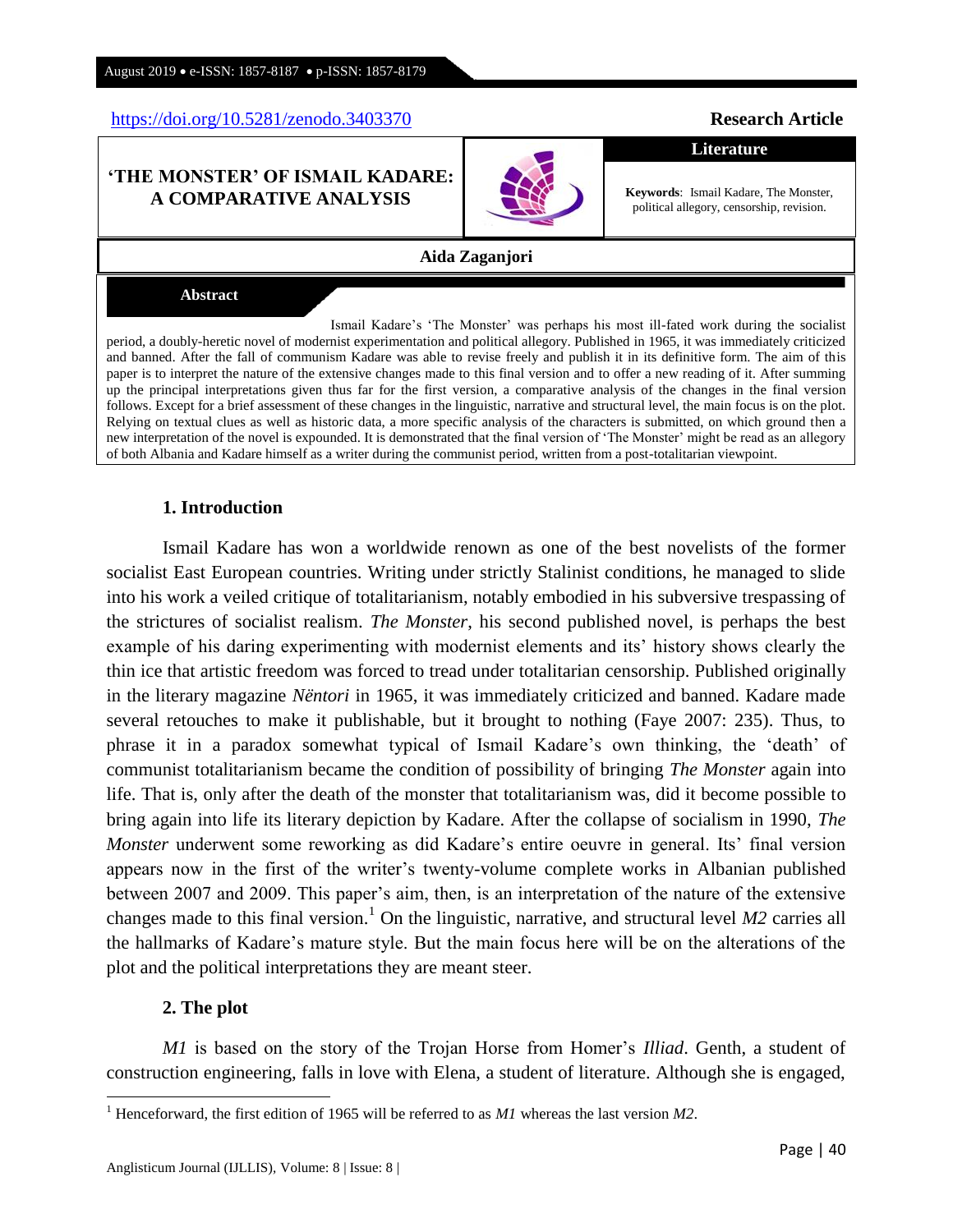the two elope together. Maks, her humiliated fiancé seeks revenge and aims to kill them both. Together with five other men, Odisea K., Constructor, Robert, Akamant and Millosh (all represented as foreigners), he takes refuge in a wooden horse resembling a van nearby the city, and just like the ancient warriors, they wait for the citizens to pull the horse inside the walls, in order to conquer it. Genth is thus a modern Paris and Elena a modern Helen; her avenge seeking fiancé Maks is a modern Menelaus, Odisea K. is the ancient conceiver of the horse, and Akamant parallels Acamas, one of the Greek warriors inside the horse. There is also a Lako, a parallel of the Trojan priest Laocoön, who warns against the horse and gets killed.

But in consistency with the author's idea that Troy's destruction was one of the first great crimes of humanity,<sup>2</sup> the modern city doesn't fall prey to the horse scheme (except in the Constructor's dream), and Maks doesn't achieve his revenge; he is unknowingly mistaken by darkness and kills another couple.

### **3. Four Interpretations?**

On the surface level, this plot is an elaboration of a love triangle story, strongly reminiscent of Kadare's own personal life. His future wife Helena had likewise broken her engagement and moved on with  $\lim_{n \to \infty} 3$  But as always with Kadare, it is the allegorical and symbolical levels which hold the keys to his works meaning. So then, what represents this wooden horse? What political messages is it meant to convey? Albanian literary scholar Gëzim Aliu has submitted four possible interpretations of  $M1$ <sup>4</sup>. First, the novel could be seen as a warning toward the ‗imperialist' (i.e. American) and ‗revisionist' (i.e. Soviet) danger for Albania. Elena mentions that USA has gone crazy in their intervention in Vietnam (*M1* 35), and several times the poster of a domumentary film entitled ‗Yankee, out of the Dominican Republic' is mentioned (*M1* 66). Yet, despite some attempts to overthrow the regime by infiltrating field agents, american military intervention in Albania was quite improbable in 1965, so these indicators seem to be what Barthes called 'signaling stickers' (Barthes 2008: 69) of socialist discourse more than a plausible narrative thread.<sup>5</sup> The Soviets, on the other hand, whose military intervention had been looming on Albania in the early 1960-es (as Kadare's own *The Great Winter* would later document), are not mentioned explicitly. However, the historical context as well as some subtle details make it impossible to rule them out as a possible interpretation. This taciturn implication of the Soviets might be seen as a touch of artistic finesse, as a sign of prudence toward such a dangerous political topic, <sup>6</sup> or else as a strategy to add to the immanent ambiguity that permeates the novel.

A second interpretation would be to see the novel as centered on a socio-political topic. Elena has been engaged by the old, traditional way of matchmaking and doesn't love her fiancé.

<sup>&</sup>lt;sup>2</sup> See Faye 2007: 235; Kadare 2009: 223.

<sup>3</sup> See Aliu 2016: 187.

<sup>4</sup> See Aliu 2016: 45-50.

 $<sup>5</sup>$  For the practice of inserting this kind of "stickers" in order to circumvent censorship, see Kadare 2009: 220.</sup>

<sup>6</sup> Kadare has asserted later that the break of political relations between Albania and the Soviet Union was the greatest taboo topic of all, and that there is no other literary work on it in the entire former socialist bloc except his own *The Great Winter* of 1973 (Kryeziu 2014: 398).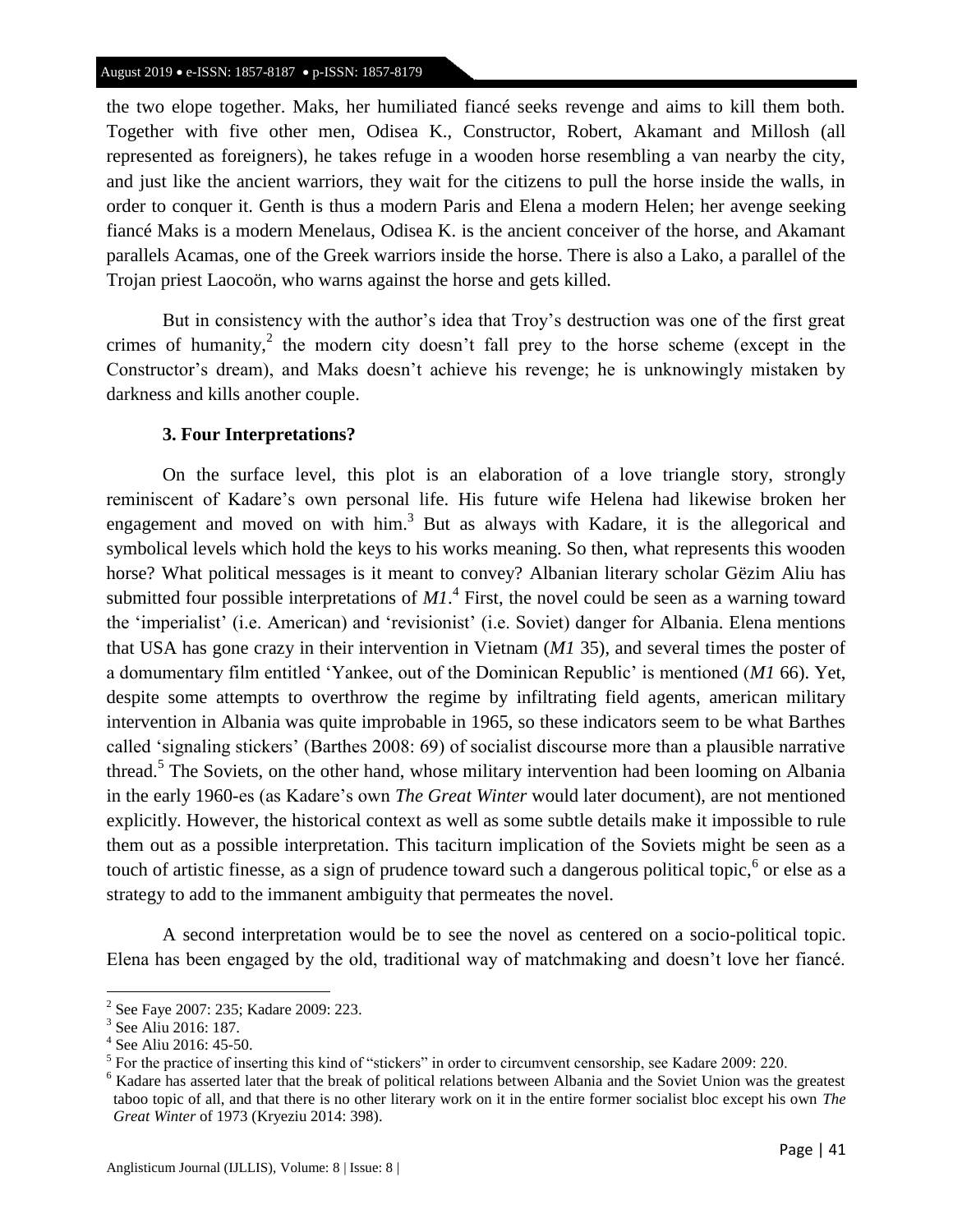#### August 2019 • e-ISSN: 1857-8187 • p-ISSN: 1857-8179

By abandoning him, she abandons at the same time the moribund old world that socialism had supplanted politically, and was steadily eradicating culturally. Her lover Genth, is typically a representative of the new (socialist) world, an idealist man of great political consciousness and vision, with great hopes, courage and bravery. His profession as construction engineer<sup>7</sup> is also very significant, because it refers obviously to the 'building of the new (socialist) world'. One of his dreams is to design a block of buildings which at sunset would reflect the red light to one another (*M1* 70). Maks, on the other hand, driven by his jealousy ends up collaborating with ‗foreign enemies', representing thus those ‗last remnants' of the old, dark, reactionary world which Elena and socialist correct consciousness despises most of all. It is significant that Genth tries to calm down Elena's fears of the wooden horse's foreboding presence and from Maks' threats just in terms of old-new world oppositions. He tells her: ‗The old world naturally will not forgive you for abandoning it, just as any age doesn't forgive when you desert it. You got out of a bad world and came to us and that world will try to pull you back again, but it has no power to do that. It may eliminate you, but it will never be able to take you back' (*M1* 43).<sup>8</sup>

As a matter of fact, the trope of the abandoned fiancé who joins with foreign enemies and/or reactionary forces was already a tarnished cliché in Albanian socialist realism, in literature as well as in cinematography, opera, ballet, etc. This schematism is added an extra bad tone by the motif of pregnancy. In the 'old world' with Maks, Elena could not have children, thinking she was sterile. But in the 'new world', with Genth, she can. The surprise and happiness about the pregnancy is the mood on which the couple makes its' last appearance in the novel.

A third interpretation would be to see *M1* as a novel on political terror. The very opening with Virgil's verse 'Do not trust the horse', instills a mood of disbelief and premonition. At the very outset too, the writer establishes a kind of indeterminacy, beginning: ‗Some miles outside the city, in the open field, there was a large abandoned van' (*M1* 26). Then, only a paragraph afterwards, he writes: ‗Some miles outside the city, in the open field, stood the large wooden horse' (*M1* 27). What is it then, a horse or a van? Does it move or is it stuck in mud? Is it threatening to the city or just an innocuous rattletrap that will slowly rot? This mood of doubt and paranoia is perfect for propaganda, enabling it to use reality according to political or ideological self-interest. As Aliu notes, there may be a van out there in the field, but if state power needs it, that may become a Trojan Horse, thus an imagined enemy. This requires then a strong leadership to protect the people from invasion. The horse-van 'danger' is a metaphor of power's breathing. When power seems more 'liberal', there is only an abandoned van in the field, but when power means to repress, the wooden horse appears. However, there is 'something' there in the field, and the people, the city must know this, must be always conscious of this. The control and indoctrination of the masses proceeds this way, by means of political terror which sometimes is silent and quiet, sometimes vociferous (Aliu 2016: 47). In this reading, *M1* is a novel on political

<sup>7</sup> The author's self-identification with him is indicated by the fact the he is also a writer, albeit on science, not literature.

 $8$  All citations from the original in Albanian in this paper are translated in English by its' author.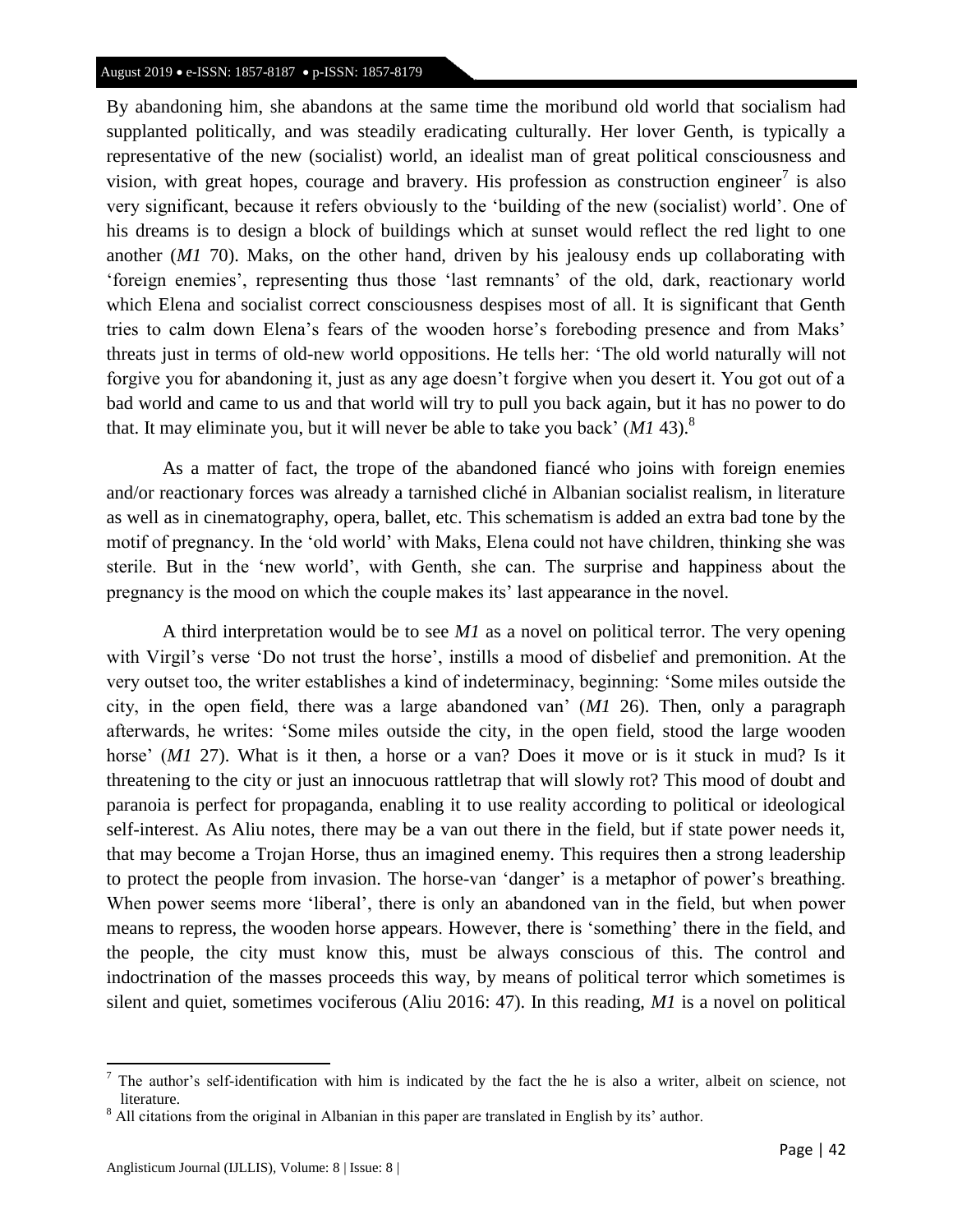terror and paranoia in communist Albania, as epitomized by the chronic and spectacular purges within the ranks of the Party itself.

The fourth interpretation of *M1* centers on its artistic experimentalism with modernist techniques. The first of them is the 'mythic method', or the use of myth as 'a way of controlling, of ordering, of giving a shape and a significance to the immense panorama' of the modern world.<sup>9</sup> In a political climate where writers and artists were constantly sent to collective farms to 'acquaint themselves with reality', this seems quite remarkable. No less so is the manipulation of time, where modern characters and situations run parallel to the ancient story of the myth. A third modern feature concerns the topic of sexuality, a domain strictly censured by socialist realism (Groys 1992: 92). Elena's sexual 'coldness' is literally a taboo topic, and it is stunning that it is discussed at some length by the couple. A telling example of Kadare's modernist experimentalism in this novel is his usage of some features widely correlated with James Joyce, that most unholy of the ‗unholy trinity of modernism' (Tall 1980: 341). In chapter seven Genth and Elena enter a restaurant where she happens to have celebrated her engagement with Maks. Embarrassed and anxious not to be recognized by the waiter, Elena is inundated by a swirl of memories from that event (given in brackets in the text). Dispersed between cursory dialogues with Genth, initially they seem neatly remembered (as shown by their dialogue form), gradually becoming ever vaguer. The third sequence is an interior monologue quite in the manner of Joyce. It consists of bits of disjointed phrases, rendered with no punctuation signs. The fourth and last sequence is even more typical of Joyce, with its' 'endless' word-compounding. It reads:

(bromshëndetisithejulutemnanahajdekushkelenahaha) (*M1* 70), which in English could be approximated as follows: bromcheerswhatdidyousaypleaseheyheycomebridefatherelenahaha.

It is clear then that Kadare's modernist elements in this novel are far from concealed. On the contrary, they are explicitly at the foreground. Hence it is no surprise that communist censorship banned it. According to Shaban Sinani, this was the *only* reason for the ban as he claims that there is no detectable ideological motivation for it (Sinani 2009: 68). But it must be stressed that neither of the abovementioned interpretations can be ruled out altogether, howsoever forceful or convincing any of them may be separately. The political dimension of the narrative is impossible to miss, regardless of what you make of it.

## **4. Rewriting in Freedom**

After the fall of communism in 1990, Kadare was able to rework freely most of his previous works. He has claimed continually that his reworking has been only on the artistic aspect, not the political one.<sup>10</sup> His final version of *The Monster*, here referred to as *M2* might be an interesting case in point.

<sup>9</sup> See Beebe 1972: 182. In this regard, Albanian scholar Sh. Sinani sees *The Monster* as Kadare's first venture toward a comparative literature, merging scholarly research with creative imagination (Sinani 2009: 68).

<sup>&</sup>lt;sup>10</sup> See Kryeziu 2014: 401.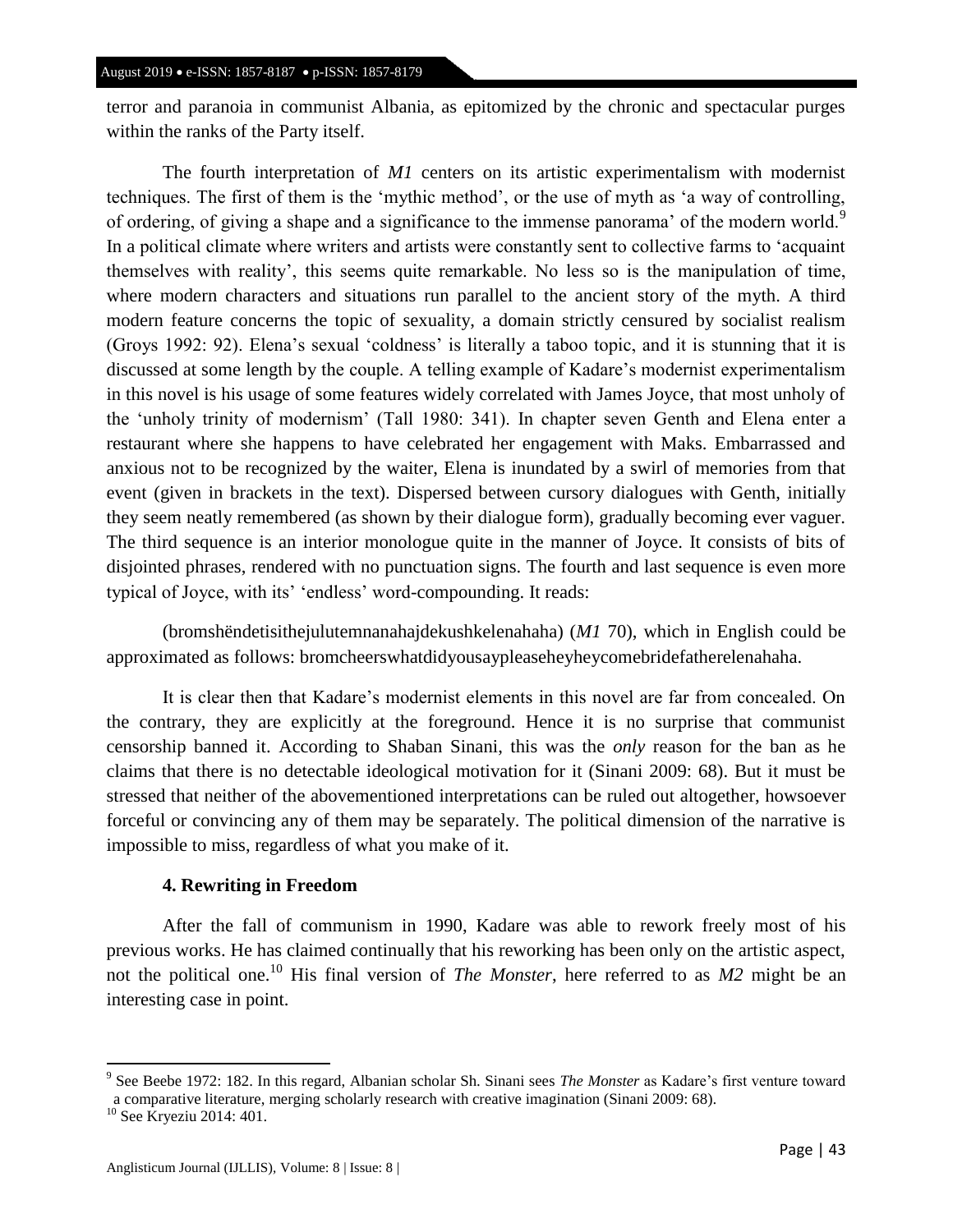As stated earlier, on the linguistic, narrative, and structural level *M2* carries all the hallmarks of Kadare's mature style. The vocabulary is more broad and nuanced, the syntax is more pliable, the narration is more exact, assured and variegated. On the compositional or structural level, *M2* has been considerably expanded. It has eighteen chapters, that is, seven added chapters compared to *M1*. The chapters related to the six 'enemies' (the world inside the horse) are reproduced almost identically, with only minor changes. The added chapters either expand on the story of Gent and Elena (the world inside the city), or are synopses indirectly related to the plot,  $<sup>11</sup>$ </sup> as are for instance chapters X, XI, and XII on Laocoön, Thremoh (an imaginary Trojan Homer), and Menelaus' palace after the fall of Troy, respectively. The following table gives a clearer view of these changes.

| Table 1. Comparison of the ordering of chapters in $MI$ and $M2^{12}$ |  |  |  |  |
|-----------------------------------------------------------------------|--|--|--|--|
|                                                                       |  |  |  |  |

| M1 | H | H | н |   | - |                     | н                             | ⌒ |    |   |   | <b>TT</b> |   | nv   | TT.<br>н |  |
|----|---|---|---|---|---|---------------------|-------------------------------|---|----|---|---|-----------|---|------|----------|--|
| M2 | н | н | н | ◡ | ◡ | $\mathsf{H}$<br>TT. | $\cdot$ + H + C + T + $\cdot$ |   | Th | M | ◡ | н.<br>    | ∽ | `Inv | н        |  |

It is obvious that the structure of *M2* is more balanced. If we exclude the chapter on the crime scene investigation, the proportion of the chapters *H* and *C* in *M1* is 7:3, that is, more than 2:1. In *M2*, on the other hand, it is 7:7, i.e. perfectly balanced, 1:1. But as the three synopses betoken, the structure of *M2* is more variegated also. Yet, the main focus of this paper is the plot, so let's concentrate on it our comparative analysis. First of all, the main character has been given a full name, Gent Ruvina. He now appears as a philosophy student, not of construction engineering. Just returned from Moscow, Gent is waiting for the outcome of the Albanian-Soviet political conflict to see if he will be able to return there to complete his studies. When that possibility drops, he continues in Tirana, where he is in the process of preparing a PHD thesis on the Trojan Horse myth. These details are much nearer to Kadare's own biographical events than in *M1*. His elopement with Helena is now given in much more detail. Chapter five consists almost entirely of Gent's meditations on the Trojan Horse myth. In other *C* chapters his prominence has been widely extended also. So it may be said that *M2* is much more Gent-centered than *M1*.

Gent's new profession is very important. Relying on Marx's celebrated eleventh Feuerbach thesis,<sup>13</sup> socialist discourse considered such disciplines as philosophy or aesthetics as too pure, speculative and useless to warrant occupying oneself with.<sup>14</sup> Hence its stress on constructing; praxis as opposed to theory. Representing Gent as a philosopher, then, is an effective strategy to blockade right from the start the second interpretation of *M1*, centered on the construction of socialism topic. Likewise, all incidental clues referring to American or otherwise western intervention are suppressed.

<sup>13</sup> "Philosophers have hitherto only *interpreted* the world in various ways; the point is to *change* it."

 $\overline{a}$ 

<sup>&</sup>lt;sup>11</sup> This feature is fairly common in Kadare's mature style, as is particularly evident in his *The Concert* (1981).

 $12$  *H* signifies the chapters centered on the characters inside the horse; *C* signifies those centered on the city (that is, Gent and Elena); *L*,*Th* and *M* refer to the synopses on Laocoön, Themoh and Menelaus respectively; CInv, refers to the chapter on the crime scene investigation, where the corpses of the mistakenly murdered couple are found.

<sup>&</sup>lt;sup>14</sup> See Heller 1997: 62.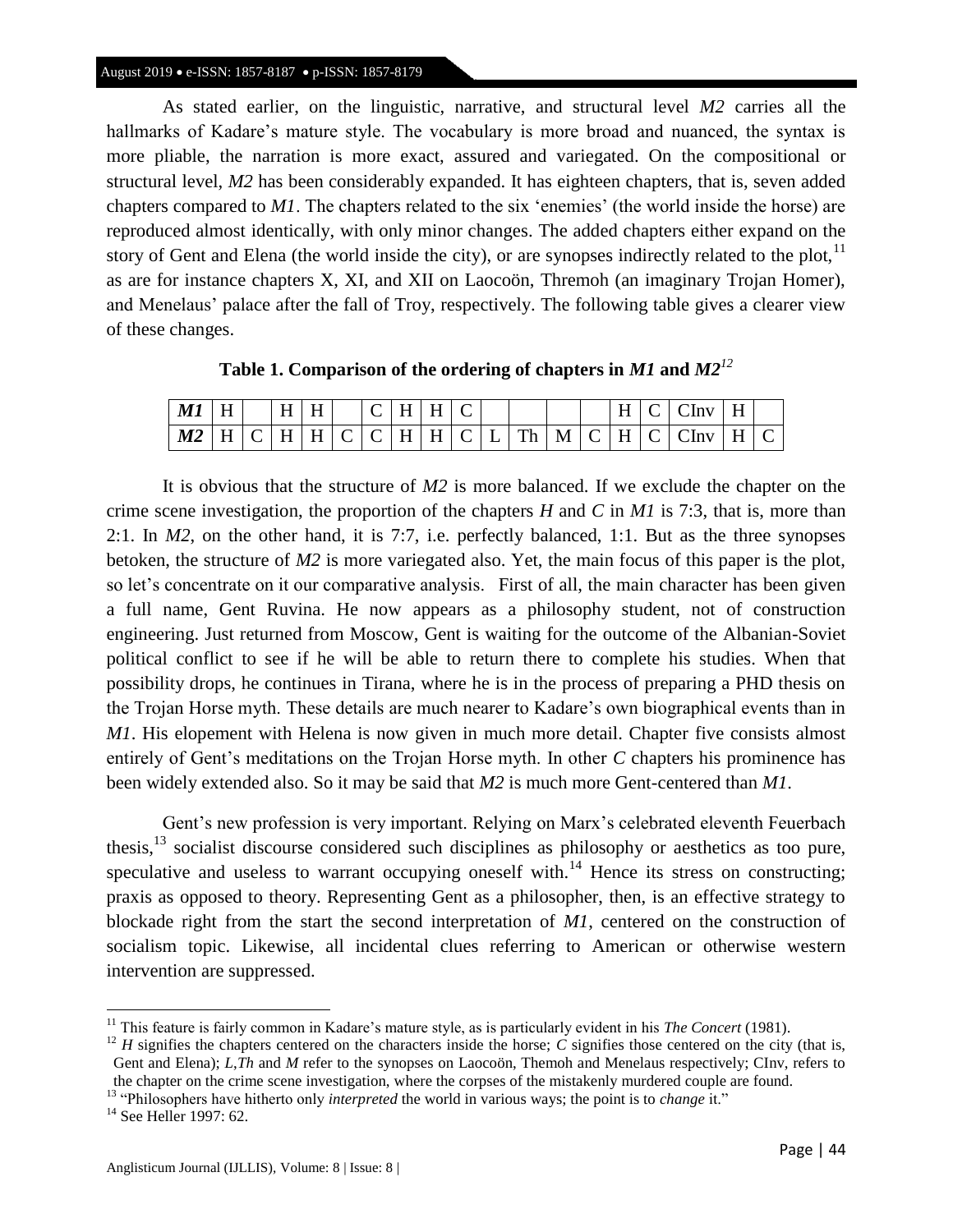#### August 2019 • e-ISSN: 1857-8187 • p-ISSN: 1857-8179

Contrary to *M1*, the Albanian-Soviet conflict stands now center stage, which is a historically truer representation of the early 1960-es in Tirana. In *M2* the wooden horse is time and again referred to as the Total-Horse, which means that it is definitely a symbol of communist totalitarianism. Therefore, we are left with two apparent alternatives: either the novel is about Soviet intervention (first interpretation in *M1*), or it is about local political terror (third interpretation in *M1*). What follows is another, third interpretation which we will submit by analyzing first the characters.

Since it is quite certain that the horse in *M2* represents totalitarian communism, the logical move would be to detect what do the characters inside it represent. Odisea K., then, the conceiver of the ‗horse' is clearly Karl Marx. In chapter eight there is a jumble of documents dispersed by the wind inside the horse. Kadare writes:

‗At first they had tried to keep them in order, and even had files for all of them, but, with years passing, despite Odisea K.'s constant interventions, diligence had waned, the files had been damaged, because they used them to fill the holes [inside the horse] whereby wind blew and rain leaked, so the papers began to whirl around, here and there, at the cavities. There were certain days when they whitened in numbers everywhere, because nobody collected and put them aside, and even Odisea K. himself, tired, seemingly, from his multiple interventions, pretended not to notice them' (*M2* 323).

The allegory is clear. Marxism's implementation in political practice had revealed a lot of ‗holes', which communist leaders try to close with pieces of ‗papers' (Marxist principles), but the structure has become so perforated that even Marx himself has surrendered to the disorder. Kadare takes the point a step further:

‗Phew, these papers, they said, making a somewhat very tiny effort not to step on them, but their feet, dulled by the long absence of movement, stepped precisely on them. Time ago, Odisea K. used to get very angry about this. He used to rebuke, scold them, but then, getting tired from his own yells, he used to end up with an imploring voice…' (*M2* 322).

Thus, communist leaders not only have lost their scrupulosity in preserving Karl Marx' principles properly, but they have even become annoyed by them. Even if they make any 'very tiny effort' not to step on them, it is to no avail. Despite Marx's irritation and pleas, they step them anyway.

The Constructor refers to V. I. Lenin, because if Marx was the conceiver of communism, Lenin was its' constructor, its' implementator in political practice. Whenever he is reminded about the holes and deteriorating conditions of the horse, the Constructor replies by referring to the inconvenient terrain and extremely severe conditions under which it was built. This clearly alludes to the anomalous condition of communist revolution in Russia. According to Marx, at the forefront of revolution would be the working classes. Imperial Russia was a very backward country compared to other western powers of the time. Hence, it was no negligible dissonance to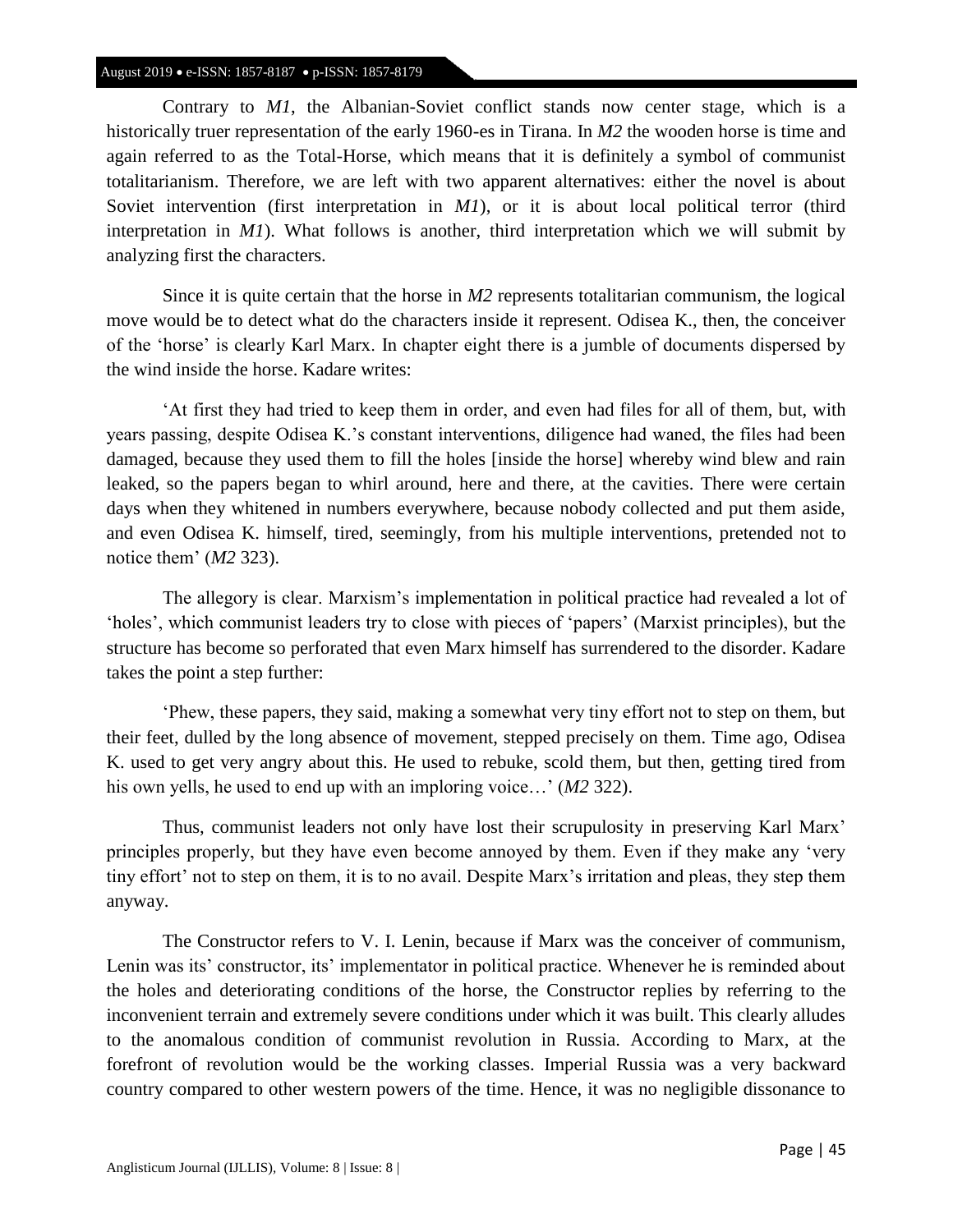orthodox Marxist theory that the 'proletarian' revolution had happened in a country whose vast majority of population was rural, which therefore met least the necessary conditions.

After the 'horse' is finished, the Constructor stands for a while contemplating it. He narrates:

‗It dawned. The fog had begun to dissolve and the somber morning was coming from the east. I stared another time at my creation, and from underneath its feet I stared the sky and the horizon and I understood the greatness of what I had created. I was tired, my limbs called for sleep, but I wouldn't leave. I stood in front of it, with my arms crossed on my chest, and thought about my future glory …' (*M2* 312).

And then: '... I entered the belly of my creation ... I laid down ... and slept immediately. It was a very deep sleep' (M2 313).

It is obvious that the 'very deep sleep' in the 'belly of the horse' with 'arms crossed on the chest' refers to Lenin's mummy displayed in his mausoleum at the famous Red Square. As Kadare knew very well from his student years in Moscow, this was not just a controversial curiosity but a veritable symbol of Soviet political power.<sup>15</sup>

Akamant is the only person from those inside the horse who infiltrates in the city, spies on Gent and Helena, provides newspapers, books and other information about what goes on therein. A merciless murderer (even of children), he brags to Robert: ‗I am more comfortable with knives than with such soph… sophisms' (*M2* 310). It is evident that he represents the infamous secret service [alb. *Sigurimi*], communism's most frightful repression machine. As Akamant is shot dead near the end of the book, one would be led to identify him specifically with Kadri Hasbiu, who had been Enver Hoxha's Minister of Interior Affairs for twenty six years, ultimately being shot by a firing squad in 1983. But Akamant's murder is present in *M1* of 1965 also, which automatically excludes Hasbiu. Moreover, it is mentioned specifically that Akamant is a foreigner, and that he doesn't know Albanian well. Then Lavrentiy Berya comes to mind, the man whom Stalin introduced to Roosevelt in Yalta as 'our Himmler'. Well-known for his ruthlessness, Berya was Stalin's longest-lived and most influential secret police chief, and significantly, it was him who organized the communist takeover of the state institutions in postwar Central and Eastern Europe (and the ensuing political repression). Kadare alludes to his sexually predatory nature in chapter six, when Helena is deeply disturbed by his 'sick staring' at the bar. Moreover, in  $MI$ , the hepatitis that Gent ascribes him because of his ‗yellowness', is referred to in Russian, namely *botkin* (M1 37).

 $\overline{a}$ 

<sup>&</sup>lt;sup>15</sup> As Groys writes, the construction of the mausoleum on Red Square and the founding of the Lenin cult were vigorously opposed by traditional Marxists and the representatives of left art. The former spoke of "Asiatic barbarism" and "savage customs unworthy Marxists" (Groys 1992: 66). However, the Lenin cult has undeniably exerted a hidden formative influence on all subsequent Stalin-ist and post-Stalinist Soviet culture, if for no other reason than the central position it occupies in the invisible Soviet sacred hierarchy. Twice a year, "the entire Soviet" land" submits its "report" in parades and demonstrations that pass by the mausoleum, and the leaders who accept this report stand on the roof of the structure, symbolically basing their power on the mummy of Lenin concealed within (*ibid*.).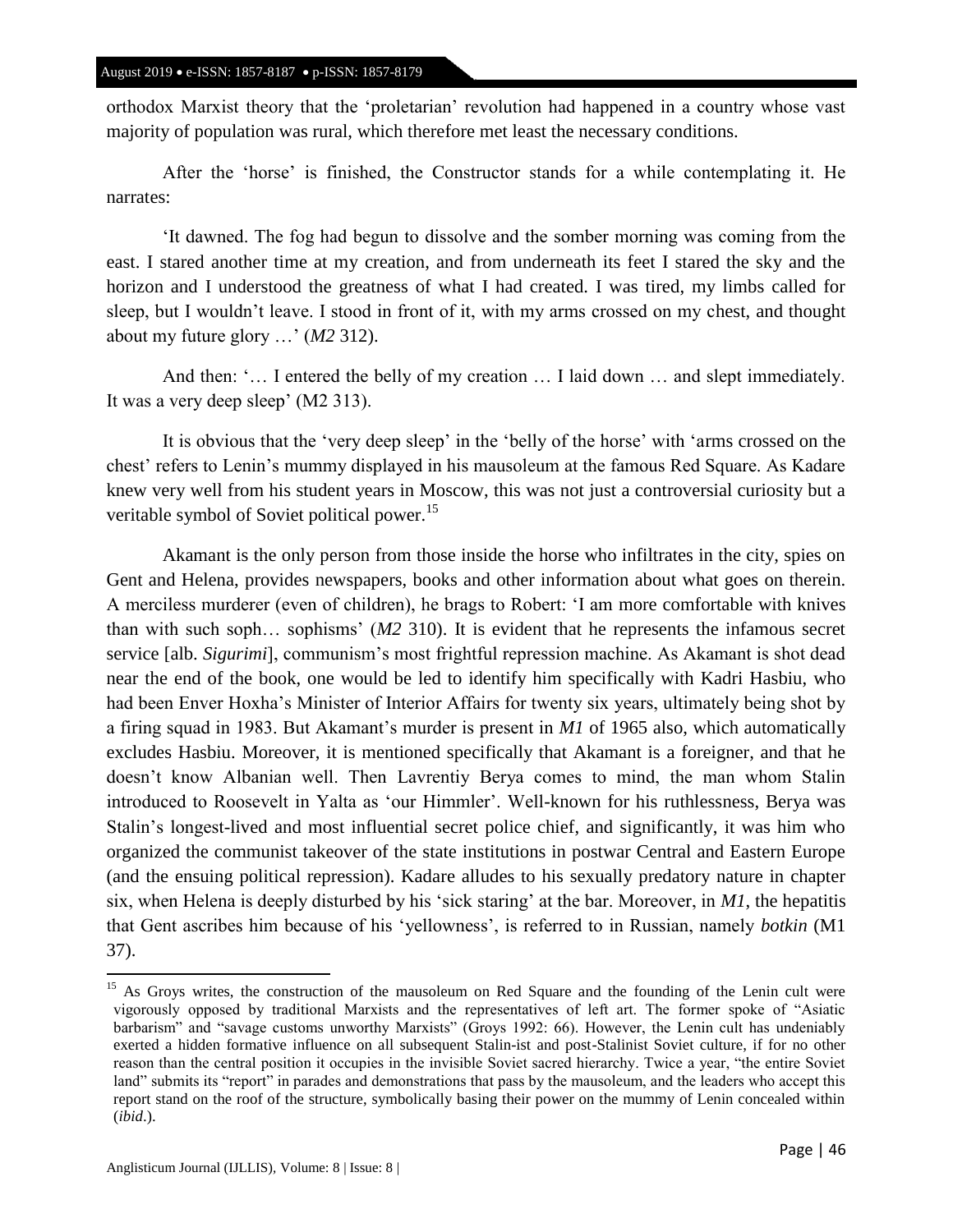#### August 2019 • e-ISSN: 1857-8187 • p-ISSN: 1857-8179

The name's origins as well as the character's features indicate that Robert stands for western socialism. He is the most concerned by the holes in the horse's belly, which implies theoretical diligence. Although he doesn't protest to the crimes of his companions, he is never shown participating actively in any of them. Even in the Constructor's dream, when they invade the city, Robert is not shown taking part in any of the massacres. In chapter six of *M1*, when the Constructor is dreaming that the horse is being pulled inside the city, a citizen scornfully throws a bottle to it. Inside the horse Millosh and Robert lash heavy curses on him (*M1* 55). In *M2*, on the other hand, Kadare acquits Robert even from this bit of verbal vulgarity, entrusting the duty only to Millosh (*M2* 325).

Millosh, as his name attests, refers to ex-Yugoslavia, at the time considered as one of Albania's chief enemies (Kadare 2009: 234). In fact, in 1948 Yugoslavia almost succeeded to incorporate Albania as its' 'seventh republic'. Millosh is mentioned as young and as a latecomer inside the horse, which complies with Yugoslavia's situation as a young state (it was created only after World War I) and consequently a latecomer in Marxism also. That his father has been shot in the city is an allusion to the frequent Albanian-Serbian wars at least since the last quarter of the nineteenth century. His obsessive fantasizing about Helena and his profile as a rapist are a metaphor of Serbia's traditionally predatory policy towards Albania.

And last but not least, there is Maks. He refers to none less than the dictator Enver Hoxha himself. Being the only Albanian among such distinguished knights of communism, one is inevitably led to think about him. Moreover, Maks is represented as having dealt for a long time with museums (*M2* 258), which is most likely an allusion to Hoxha's (and Kadare's own) native city Gjirokastra, which in 1961 had been proclaimed a ‗museum city' (Pipa 1999: 52). This becomes even more plausible considering the fact that it is missing in *M1* printed in totalitarian conditions, where any miscalculated allusion could be ruinously dangerous for the author. The only details surfacing in *M1* in this regard are the old iron shirt Helena had once discovered in his briefcase and the ancient spear that Maks keeps to kill her.<sup>16</sup>

There are also several significant temporal references with upturned meanings. Thus, Maks plans to murder Helena (and Gent) in an April night, which retrospectively might be seen as an allusion to Hoxha's own death on April 11th 1985. Likewise it is stressed several times that during

October days, especially, the horse vanishes from the city's horizon 'as if it had never existed' (M2 237). Ironically, it seems, this suggests Hoxha's birthday on 16 October. Gent also meets Helena in an October day. The last chapter in *M2*, where Gent is turned into a marble Laocoön, is situated likewise in mid-October. Before summing up the interpretation we are submitting here, a last remark should be made, namely, that Helena must be read symbolically. She is specifically outlined as the exclusive focus of Maks' ire. In fact, if Maks' real purpose would have been to invade the city, then our identification of him with Enver Hoxha would not stand, because Albania was *already* invaded by him. In our reading, we view Helena as a symbol

<sup>16</sup> They are kept in *M2* also.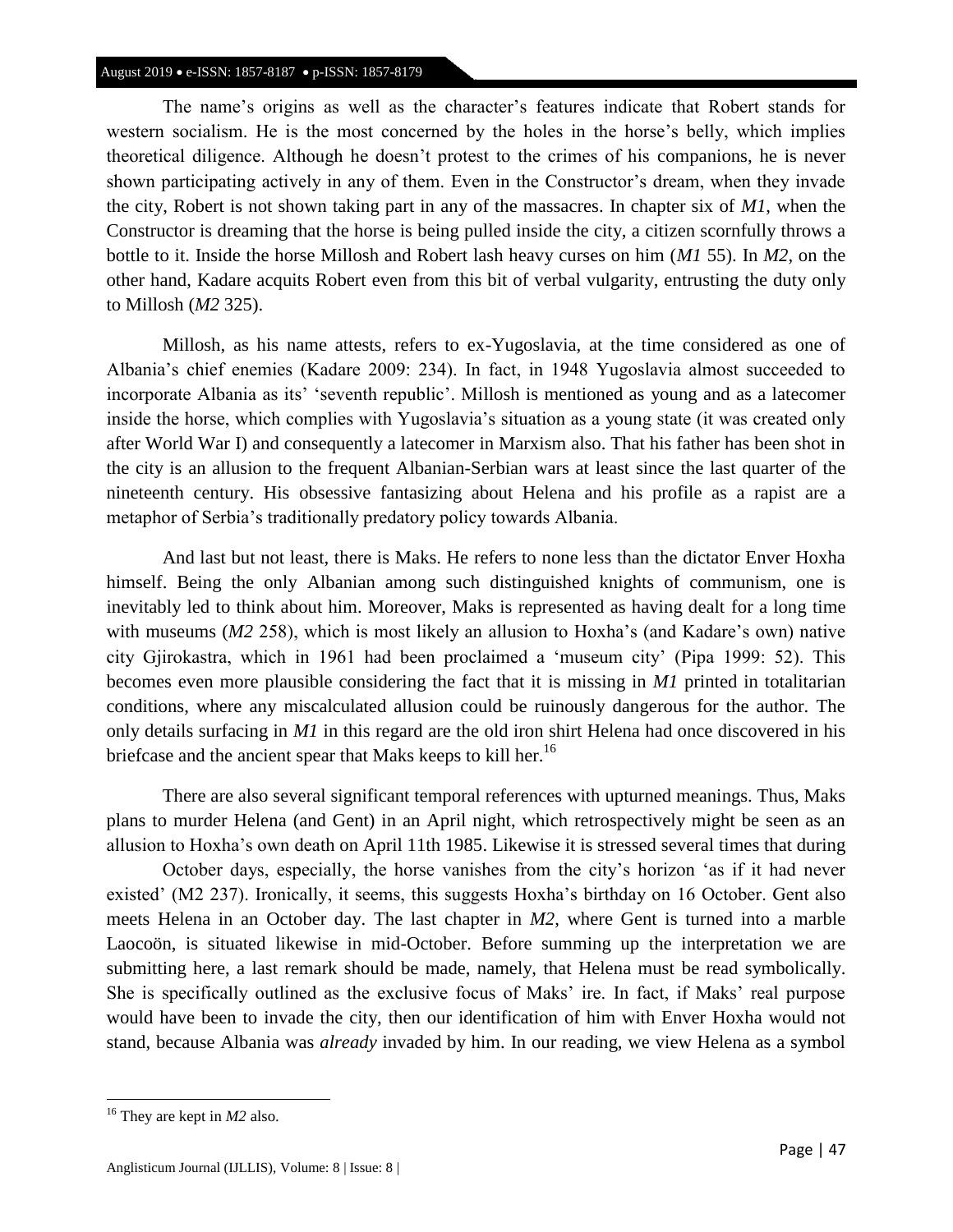of Albania's authentic spirit, its essence. It is very revealing that Maks plans a symbolic murder. He confesses to Akamant:

‗I shall approach them, with the moon in front of me, so that my shadow won't disturb them. And, when beside them, I shall thrust this spear, first, in her bosom, then on his back. You know, Akamant, what a terrifying wound such an ancient spear inflicts … a large, red wound, with side incisions, caused by pulling out the spearhead. It resembles the sun at sunset, when only some red rays around it have remained. Well, with such a wound shall I kill Helena' (*M2* 258).

It is significant here that Maks aims at her heart, and wants to inflict on it a wound that is practically a red star, communism's fundamental symbol, a wound in fact Hoxha had already inflicted to Albania's flag, by adding to it precisely that red star over the two-headed eagle. In this view, the basic message would be that in Maks/Hoxha's hands, Helena/Albania was inevitably barren, whereas with Gent/Kadare she was not. The one had treated her with harshness, cruelty and menace, whereas the other with love, understanding and compassion, which ultimately refers to the communism-democracy or totalitarianism-freedom dichotomies. Hence it is meaningfully symbolical that during the city's imaginary invasion in the Constructor's dream, Maks murders Helena precisely at the stairway entrance of the University (*M2* 335). Actually, after Hoxha's death in 1985, Tirana's state University had been named after him, and one of the first requests of the student uprisings in 1990 that ultimately led to the fall of the socialist regime was precisely its removal.

The consistency of this interpretation could be further corroborated by Kadare's later pronouncements,<sup>17</sup> or by additional textual clues from the novel itself. At a certain extent, however, this would be beside the point. Sharing Barthes' idea that one must reject to halt meaning, we do not claim this to be the only *possible* reading, howsoever plausible or convincing it may be. As a matter of fact, some of the interpretations of *M1* expounded in section three, for instance, would stand at least as partly valid in *M2* either. Moreover, it is important stressing that our interpretation of *M2* is latent in *M1* also. As stated earlier, the chapters centering on the characters inside the horse/van have remained widely unaltered in *M2*. And whatever our assessment of the political dimension of the revision might be, there is no doubt that such a complex weaving of meanings is a sign of undisputed artistic mastery.

## **5. Conclusion**

 $\overline{a}$ 

‗The Monster', perhaps Kadare's most ill-fated work of the socialist period (Sinani 2009: 67), was a doubly-heretic novel in the context of Albania's orthodox Stalinism. On the one hand, it was Kadare's most daring experiment with modernist literary techniques, as the explicitly Joycean features of *M1* attest. As a novel of political allegory, on the other hand, it harbored devastating

 $17$  The opposition Hoxha-Kadare (or Maks-Gent) is intimated by the writer himself when he expounds on his inner reaction toward the internationally reiterated formula that E. Hoxha and I. Kadare were 'the most renowned Albanians in the world' (Kadare 2009: 234). The opposition could be couched in strictly literary terms too, because the dictator's literary ambitions were well-known. According to Kadare, this envious ruler was ‗an average, if not … mediocre writer' (Kadare 2009: 211).